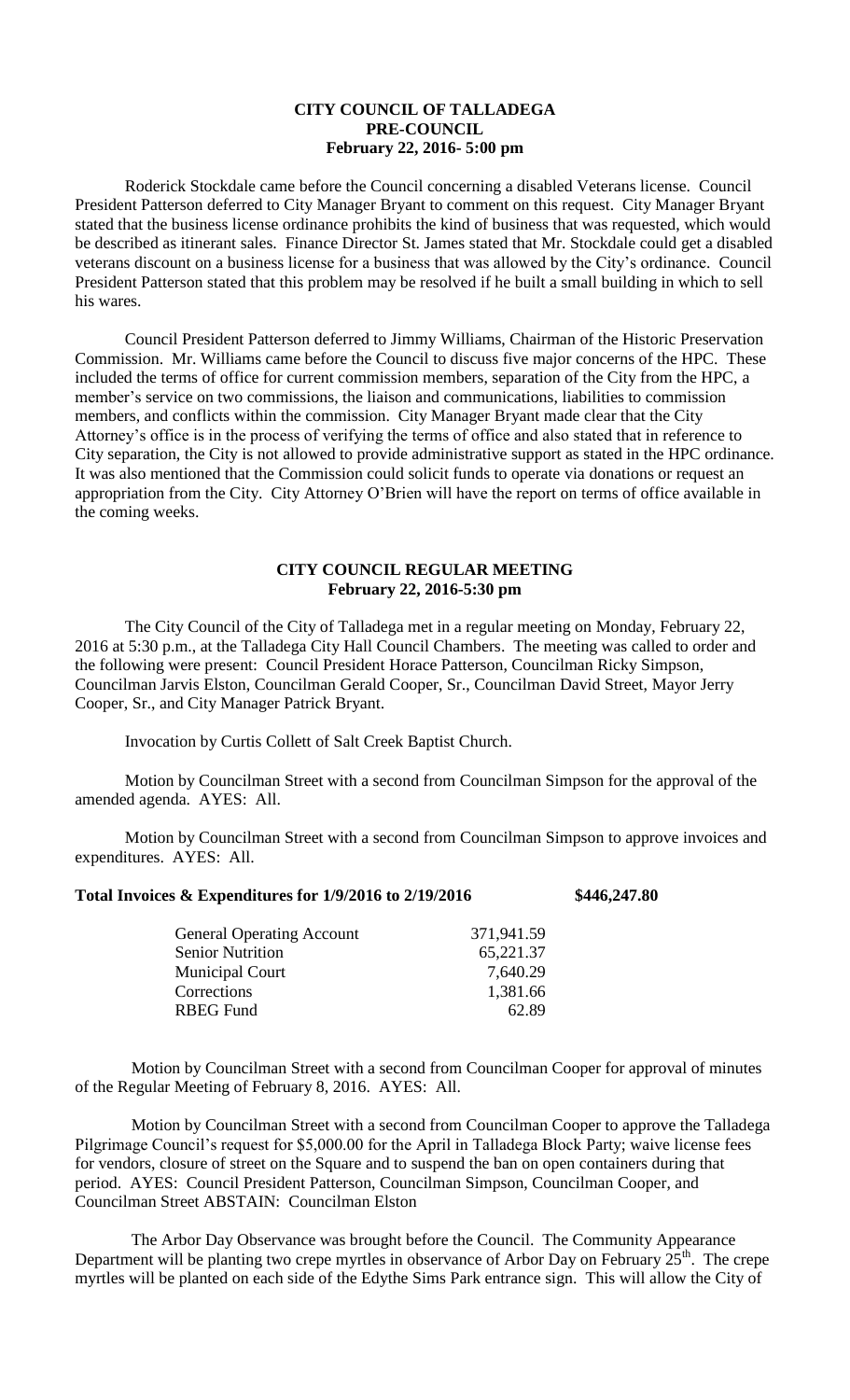Talladega to continue to maintain the Tree City USA status. The planting will take place at 10:00 am on the 25<sup>th</sup> of February at 750 Knox Street.

Brought before the Council; the Community Appearance Department will be placing a memorial brick purchased by Ms. Julie Morgan in honor of her nephew Darren Morgan at the Davey Alliston Memorial Park. This will be the first memorial brick placed by the City of Talladega since the City acquired responsibility for maintenance of the park.

Motion by Councilman Simpson with a second from Councilman Cooper to approve the request for funds to be used to assist students in attending the FCCLA State Conference and STAR Events Competition in Montgomery in the amount of \$1,800.00. AYES: All.

**Resolution #3796** endorsing and supporting the addition of Talladega Creek in the environs of the City of Talladega to the Alabama Scenic River Trail.

**Resolution #3797** to provide for a time period of free play without payment of a user fee at the Spring Street gymnasium basketball court by children.

**Resolution #3798** approving a contract with East Alabama Regional Planning and Development for FY2016 Senior Nutrition Program

**Resolution #3799** approving a sponsorship application with the Alabama Department of Education Summer Food Service Program

**Resolution #3800** approving an amendment to the agreement with Thornton, Carpenter, O'Brien, Lawrence and Sims to provide prosecutorial services at their current hourly rate.

**Resolution #3801** approving a contract with Hurst Construction for renovations to City Hall for the Human Resources Offices at a cost of \$20,849.00.

**Resolution #3802** approving appraisal offers for easements on four properties needed for the Coosa and West Street ATRIP Bridge Project at a total cost of \$12,625.

Motion by Councilman Cooper with a second from Councilman Elston to approve Resolution #3796 to #3802. Roll Call. AYES: All.

Motion by Councilman Simpson with a second from Councilman Cooper to approve the invoices and expenditures for the Water Department. AYES: All.

| Water Department Expenditures for 2/10/16 to 2/18/16 | \$453,130.95 |
|------------------------------------------------------|--------------|
| 182,564.88                                           |              |
| 267,413.05                                           |              |
| 3,153.02                                             |              |
|                                                      |              |

**Resolution #3803** approving contract with REV Construction for utility relocation for the Coosa Street Bridge project for \$101,850.00 and the West Street Bridge project for \$38,375.00.

Motion by Councilman Street with a second from Councilman Simpson to approve Resolution #3803. Roll Call. AYES: All.

Councilman Simpson wished to recognize former Talladega County Sheriff Jerry Studdard, who passed away yesterday and thanked the employees for their hard work.

Mayor Cooper commented that he feels the animosity in tonight's meeting and hopes that everyone gets their act together so that Talladega could move forward.

Council President Patterson gave way to City Attorney O'Brien who asked for the Council to convene an Executive Session on a non-action item in reference to "good name and character". Motion by Councilman Simpson with a second from Councilman Cooper to convene to the Executive Session. Roll Call. AYES: All.

Council went into Executive Session at 6:30 p.m. and reconvened at 7:00 p.m. No action was taken.

A work session for the CIP was scheduled for Thursday, March 10, 2016 at 5:00 pm.